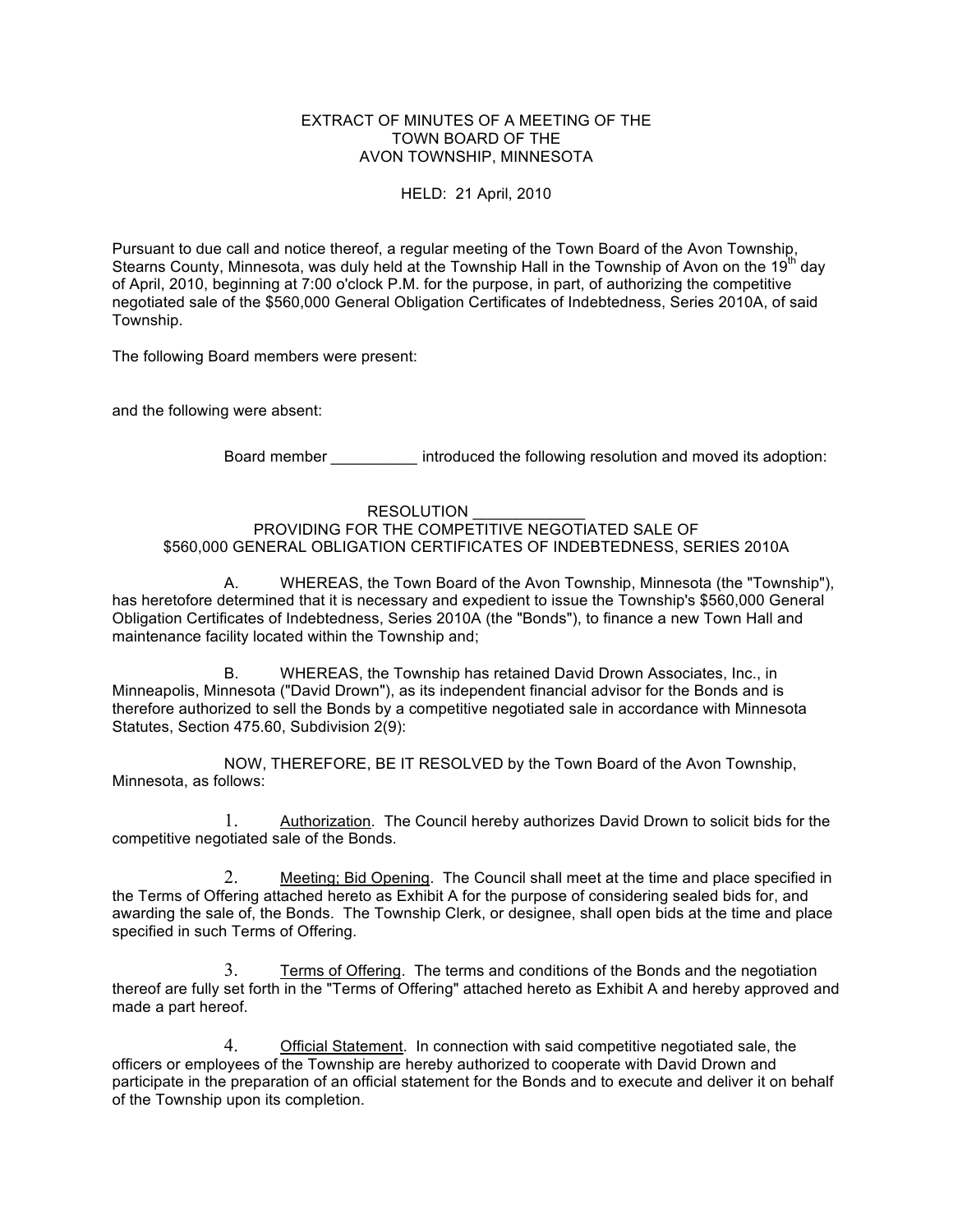The motion for the adoption of the foregoing resolution was duly seconded by Board member *\_\_\_\_\_\_\_\_\_\_\_* and, after full discussion thereof and upon a vote being taken thereon, the following Board members voted in favor thereof:

and the following voted against the same:

Whereupon said resolution was declared duly passed and adopted.

Approved this 21<sup>st</sup> day of April, 2010.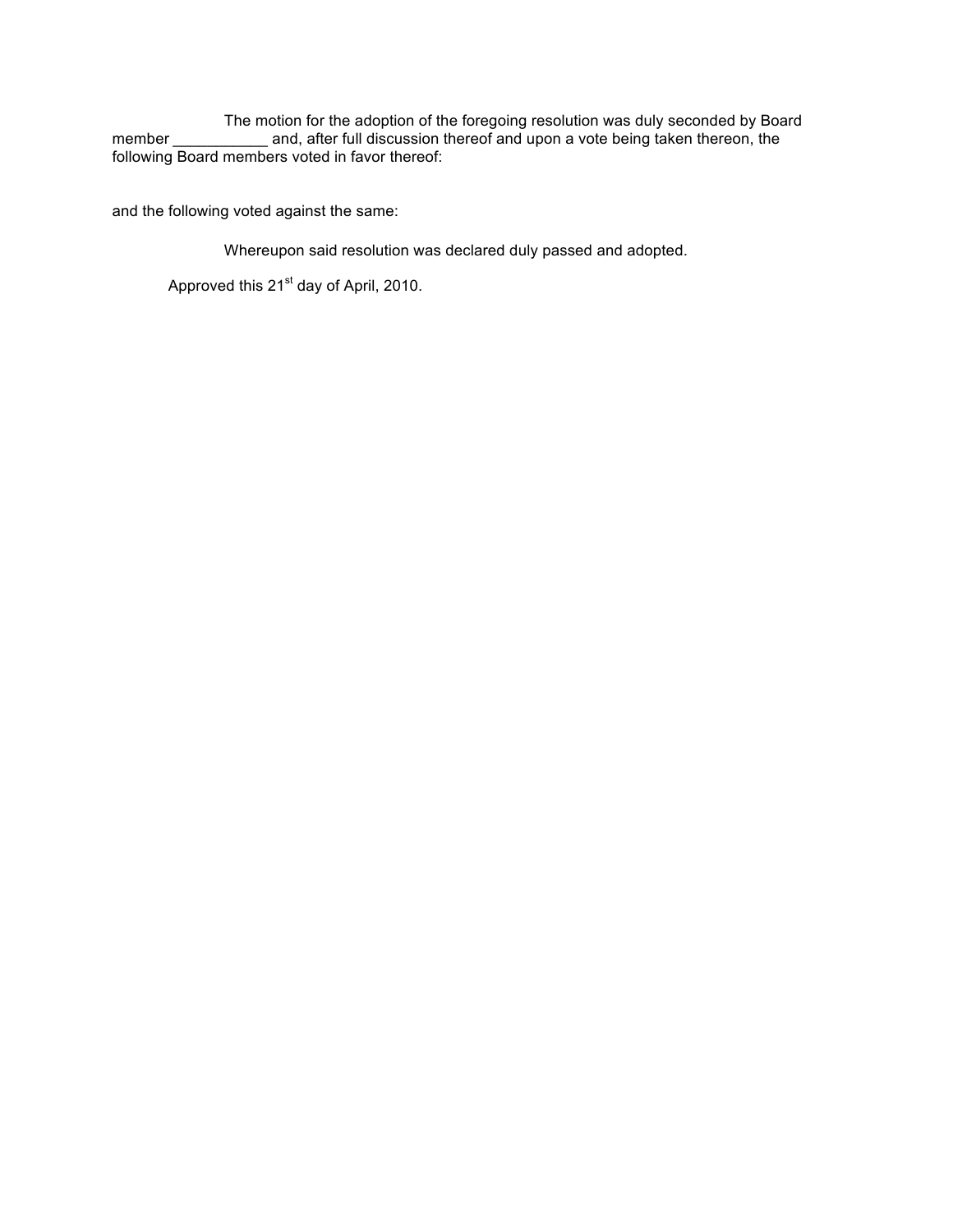STATE OF MINNESOTA ) COUNTY OF STEARNS ) AVON TOWNSHIP )

I, the undersigned, being the duly qualified and acting Clerk of Avon Township, Minnesota, DO HEREBY CERTIFY that I have compared the attached and foregoing extract of minutes with the original thereof on file in my office, and that the same is a full, true and complete transcript of the minutes of a meeting of the Town Board of said Township, duly called and held on the date therein indicated, insofar as such minutes relate to the Township's \$560,000 General Obligation Certificates of Indebtedness, Series 2010A.

WITNESS my hand as such Clerk-Treasurer of the Township this 21<sup>st</sup> day of April 2010.

Stephen Saupe Acting Township Clerk

\_\_\_\_\_\_\_\_\_\_\_\_\_\_\_\_\_\_\_\_\_\_\_\_\_\_\_\_\_\_\_\_\_\_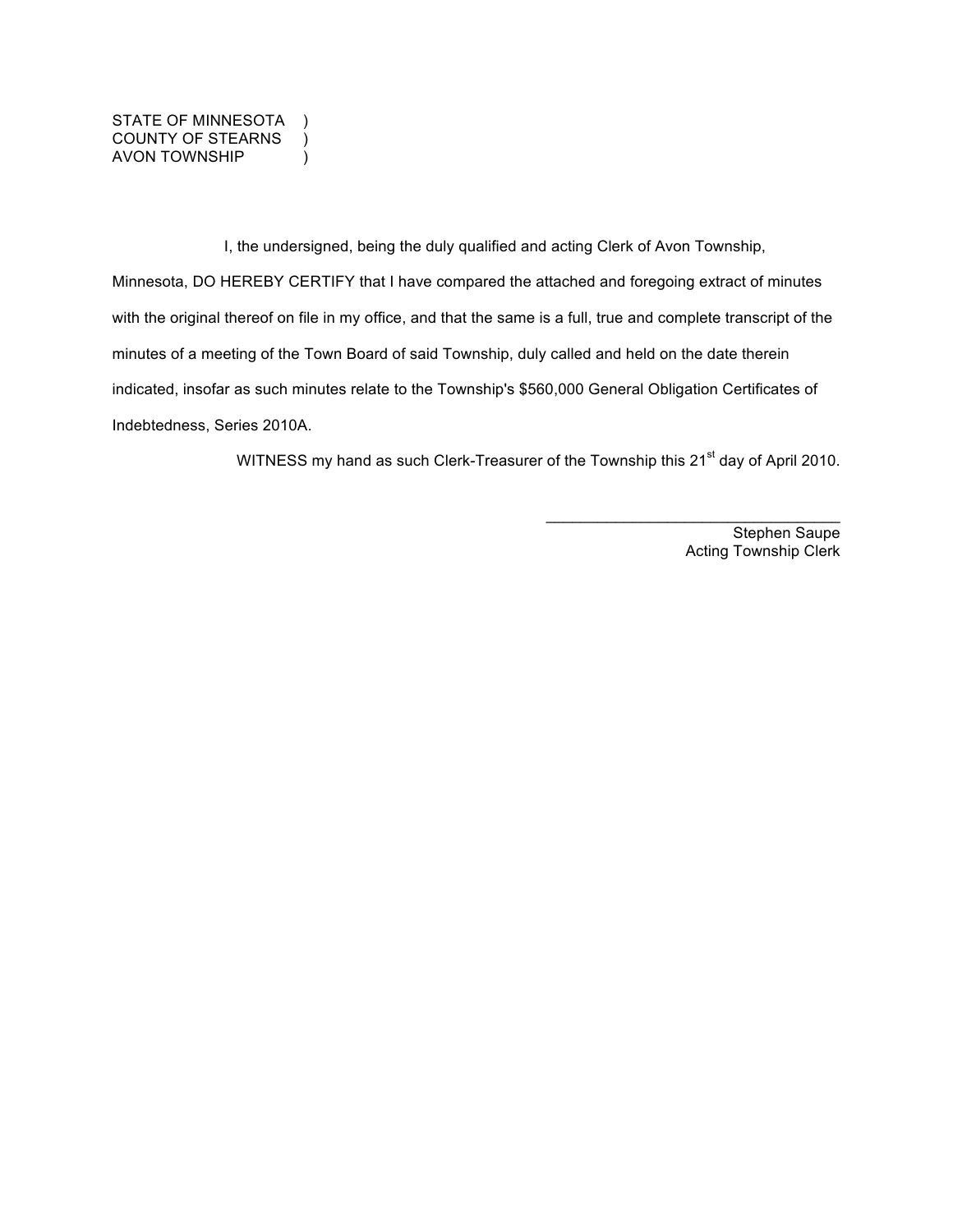## **EXHIBIT A**

# **TERMS OF OFFERING**

#### **Avon Township, Minnesota**

#### **\$560,000**

#### **General Obligation Certificates of Indebtedness, Series 2010A**

*(or: Taxable G.O. Certificates of Indebtedness, Series 2010A – Build America Bonds)*

### **(BOOK ENTRY ONLY)**

#### **TERMS OF PROPOSAL**

Proposals for the Bonds will be received on Wednesday, May 19, 2010 at 11:00 A.M. Central Time, at the offices of David Drown Associates, Inc., 5029 Upton Avenue South, Minneapolis, Minnesota, after which time they will be opened and tabulated. Consideration for award of the Bonds will be by the Town Board at 7:00 P.M., Central Time, on that same date.

### **SUBMISSION OF PROPOSALS**

Proposals may be submitted in a sealed envelope or by fax (612) 605-2375 to David Drown Associates, Inc. Signed Proposals, without final price or coupons, may be submitted to David Drown Associates, Inc. prior to the time of sale. The bidder shall be responsible for submitting to David Drown Associates, Inc. the final Proposal price and coupons, by telephone (612) 920-3320 or fax (612) 605-2375 for inclusion in the submitted Proposal. David Drown Associates, Inc. will assume no liability for the inability of the bidder to reach David Drown Associates, Inc. prior to the time of sale specified above.

Notice is hereby given that electronic proposals will be received via PARITY®, in the manner described below, until 11:00 A.M., local time on May 19<sup>th</sup> 2010. Bids may be submitted electronically via PARITY<sup>®</sup> pursuant to this Notice until 11:00 A.M., local time, but no bid will be received after the time for receiving bids specified above. To the extent any instructions or directions set forth in PARITY® conflict with this Notice, the terms of this Notice shall control. For further information about PARITY®, potential bidders may contact David Drown Associates, Inc. or PARITY® at (212) 806-8304.

Neither the Avon Township nor David Drown Associates, Inc. assumes any liability if there is a malfunction of PARITY. All bidders are advised that each Proposal shall be deemed to constitute a contract between the bidder and the Township to purchase the Bonds regardless of the manner of the Proposal submitted.

### **DETAILS OF THE BONDS**

The Bonds will be dated June 1, 2010, as the date of original issue, and will bear interest payable on June 1 and December 1 of each year, commencing June 1, 2011. Interest will be computed on the basis of a 360-day year of twelve 30-day months. The Bonds will mature December 1 in the years and amounts as follows:

| Year | Amount       |
|------|--------------|
| 2011 | 50,000<br>\$ |
| 2012 | 60,000       |
| 2013 | 60,000       |
| 2014 | 60,000       |
| 2015 | 60,000       |
| 2016 | 65,000       |
| 2017 | 65,000       |
| 2018 | 70,000       |
| 2019 | 70,000       |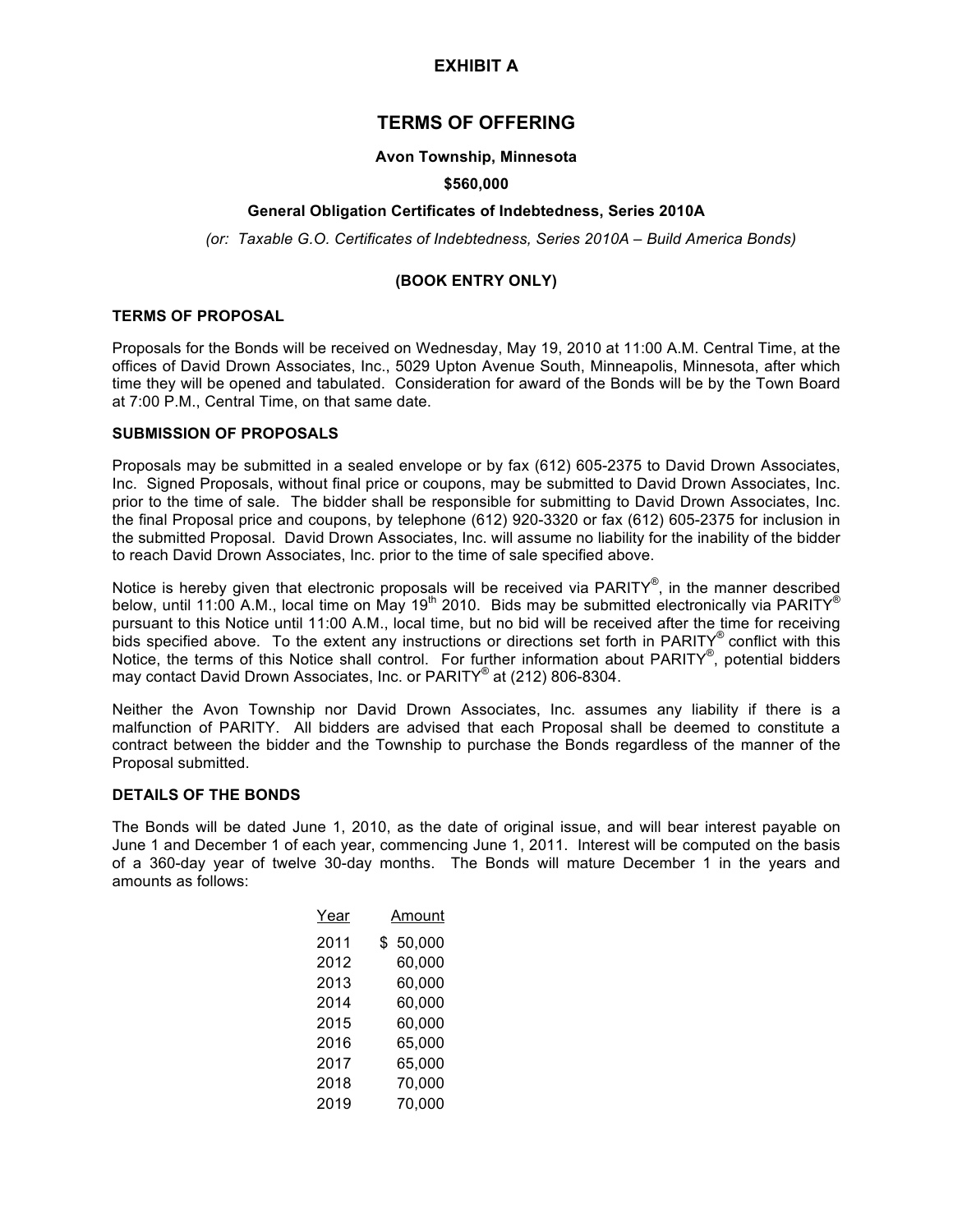### **TERM BOND OPTION**

Bids for the bonds may contain a maturity schedule providing for a combination of serial bonds and term bonds; provided that no serial bond may mature on or after the first mandatory sinking fund redemption date of any term bond. All term bonds shall be subject to mandatory sinking fund redemption and must conform to the maturity schedule set forth above at a price of par plus accrued interest to the date of redemption. In order to designate term bonds, the bid must specify as provided on the Proposal Form.

### **BOOK ENTRY SYSTEM**

The Bonds will be issued by means of a book entry system with no physical distribution of Bonds made to the public. The Bonds will be issued in fully registered form and one Bond, representing the aggregate principal amount of the Bonds maturing in each year, will be registered in the name of Cede & Co. as nominee of The Depository Trust Company ("DTC"), New York, New York, which will act as securities depository of the Bonds. Individual purchases of the Bonds may be made in the principal amount of \$5,000 or any multiple thereof of a single maturity through book entries made on the books and records of DTC and its participants. Principal and interest are payable by the registrar to DTC or its nominee as registered owner of the Bonds. Transfer of principal and interest payments to participants of DTC will be the responsibility of DTC; transfer of principal and interest payments to beneficial owners by participants will be the responsibility of such participants and other nominees of beneficial owners. The purchaser, as a condition of delivery of the Bonds, will be required to deposit the Bonds with DTC.

### **REGISTRAR**

The Township will name U.S. Bank National Association, St. Paul, MN, as registrar for the Bonds. U.S. Bank Trust shall be subject to applicable SEC regulations. The Township will pay for the services of the registrar.

### **OPTIONAL REDEMPTION**

The Township may elect on December 1, 2016 and on any day thereafter, to prepay Bonds due on or after December 1, 2017. Redemption may be in whole or in part and if in part at the option of the Township and in such manner as the Township shall determine. If less than all Bonds of a maturity are called for redemption, the Township will notify DTC of the particular amount of such maturity to be prepaid. DTC will determine by lot the amount of each participant's interest in such maturity to be redeemed and each participant will then select by lot the beneficial ownership interests in such maturity to be redeemed. All prepayments shall be at a price of par plus accrued interest.

### **EXTRAORDINARY REDEMPTION (if Taxable Build America Bonds)**

Upon the occurrence of an Extraordinary Event, the Township may elect on February 1, 2011 and any day thereafter to prepay the Bonds dues on or after February 1, 2012. Redemption may be in whole or in part at a price of par plus accrued interest.

An "Extraordinary Event" will have occurred if a material adverse change has occurred to Section 54AA of 6431 of the Code (as such Sections were added by Section 1531 of the Recovery Act, pertaining to "Build America Bonds") pursuant to which the Township's 35% direct payment credit from the United States Treasury is reduced or eliminated.

### **SECURITY AND PURPOSE**

The Bonds will be general obligations of the Township for which the Township will pledge its full faith and credit and power to levy direct general ad valorem taxes.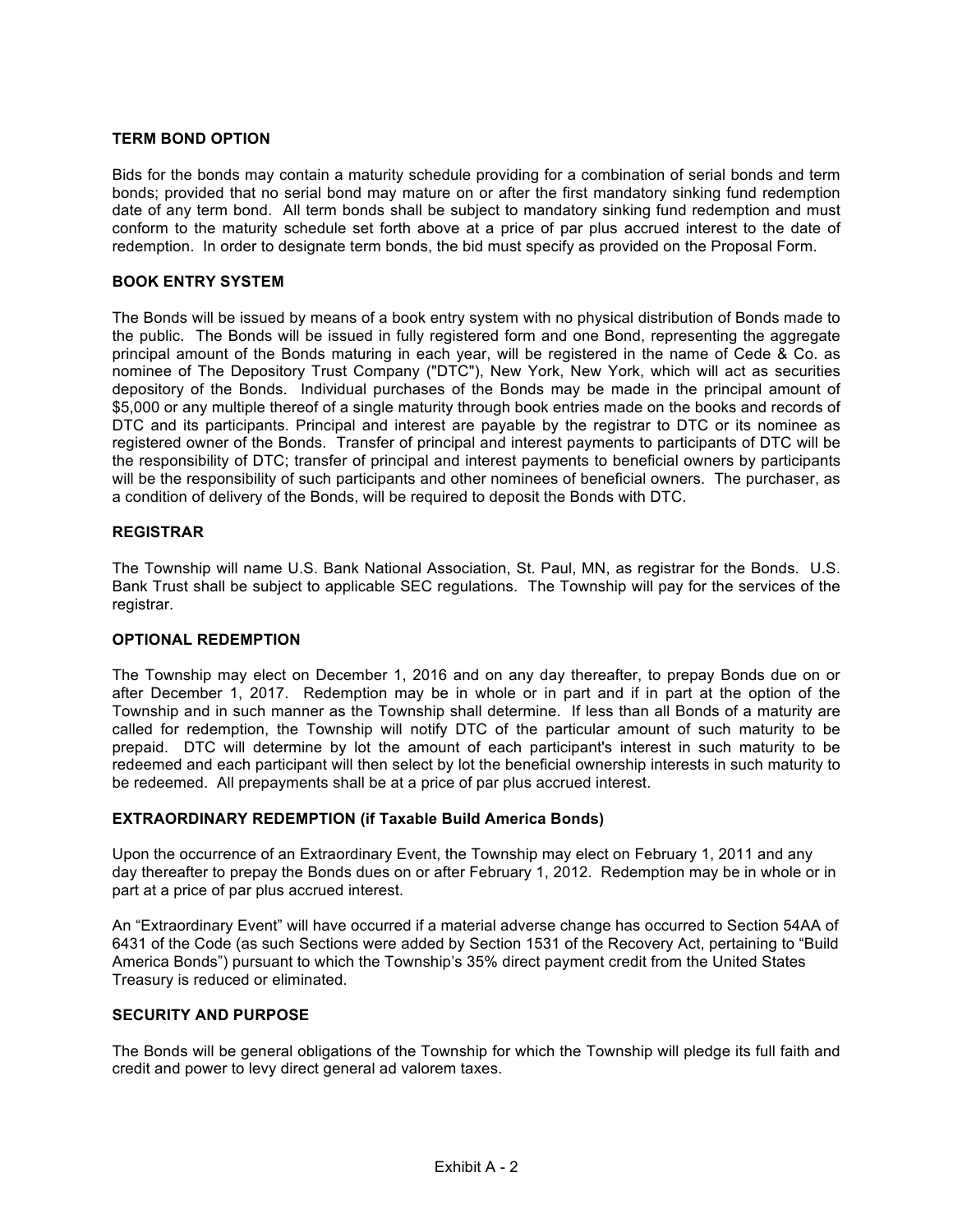### **TYPE OF PROPOSALS**

Proposals shall be for not less than \$554,400 (99%) and accrued interest on the total principal amount of the Bonds. The apparent low-bidder as notified by David Drown Associates, Inc. shall wire, to a designated account, a good faith amount of \$11,200 by 3:00 p.m. on the date of sale. If the good faith wire transfer is not in process prior to the award, the Township shall retain the right to reject the bid. In the event the purchaser fails to comply with the accepted proposal, said amount will be retained by the Township. No proposal can be withdrawn or amended after the time set for receiving proposals unless the meeting of the Township scheduled for award of the Bonds is adjourned, recessed, or continued to another date without award of the Bonds having been made. Rates shall be in integral multiples of 5/100 or 1/8 of 1%. Rates must be in ascending order. Bonds of the same maturity shall bear a single rate from the date of the Bonds to the date of maturity. No conditional proposals will be accepted.

### **BIDDING PARAMETERS - TAXABLE BUILD AMERICA BONDS**

To comply with the "Build America Bond" provisions of the Internal Revenue Code of 1986, as amended (the "Code"), each proposal for the Bonds must specify the expected reoffering price for each maturity of the Bonds, and (i) each actual reoffering price paid by the public or any broker, dealer, bondhouse or underwriter cannot exceed the par amount of the maturity by more than .25% multiplied by the number of complete years to the earlier of the maturity date or the first optional redemption date for the maturity of the Bonds and (ii) in the initial offering period, no bond may be sold to the public by any broker, dealer, bondhouse or underwriter, including any such entity who purchases the Bonds in an inter-dealer transaction, for a price in excess of such limit unless the IRS provides authoritative guidance to the contrary.

Proposals for the Bonds, if bidding as Taxable Build America Bonds, shall be for not less than \$554,400 or for not more than a de minimis premium as described below:

| Year        | Maximum<br><b>Permitted Price</b> |
|-------------|-----------------------------------|
| 2011        | 100.25                            |
| 2012        | 100.50                            |
| 2013        | 100.75                            |
| 2014        | 101.00                            |
| 2015        | 101.25                            |
| 2016        | 101.50                            |
| 2017        | 101.75                            |
| 2018 - 2019 | 101.75                            |

### **AWARD**

The proposals will be evaluated on the basis of the lowest interest rate to be determined on a net interest cost (NIC) basis. The Township's computation of the interest rate of each proposal, in accordance with customary practice, will be controlling. The Township will reserve the right to waive non-substantive informalities of any proposal or of matters relating to the receipt of proposals and award of the Bonds, reject all proposals without cause, and reject any proposal, which the Township determines to have failed to comply with the terms herein.

The Township reserves the right to award based upon either tax-exempt or taxable proposals without regard to net interest cost.

### **BOND INSURANCE AT PURCHASER'S OPTION**

If the Bonds qualify for issuance of any policy of municipal bond insurance or commitment therefor at the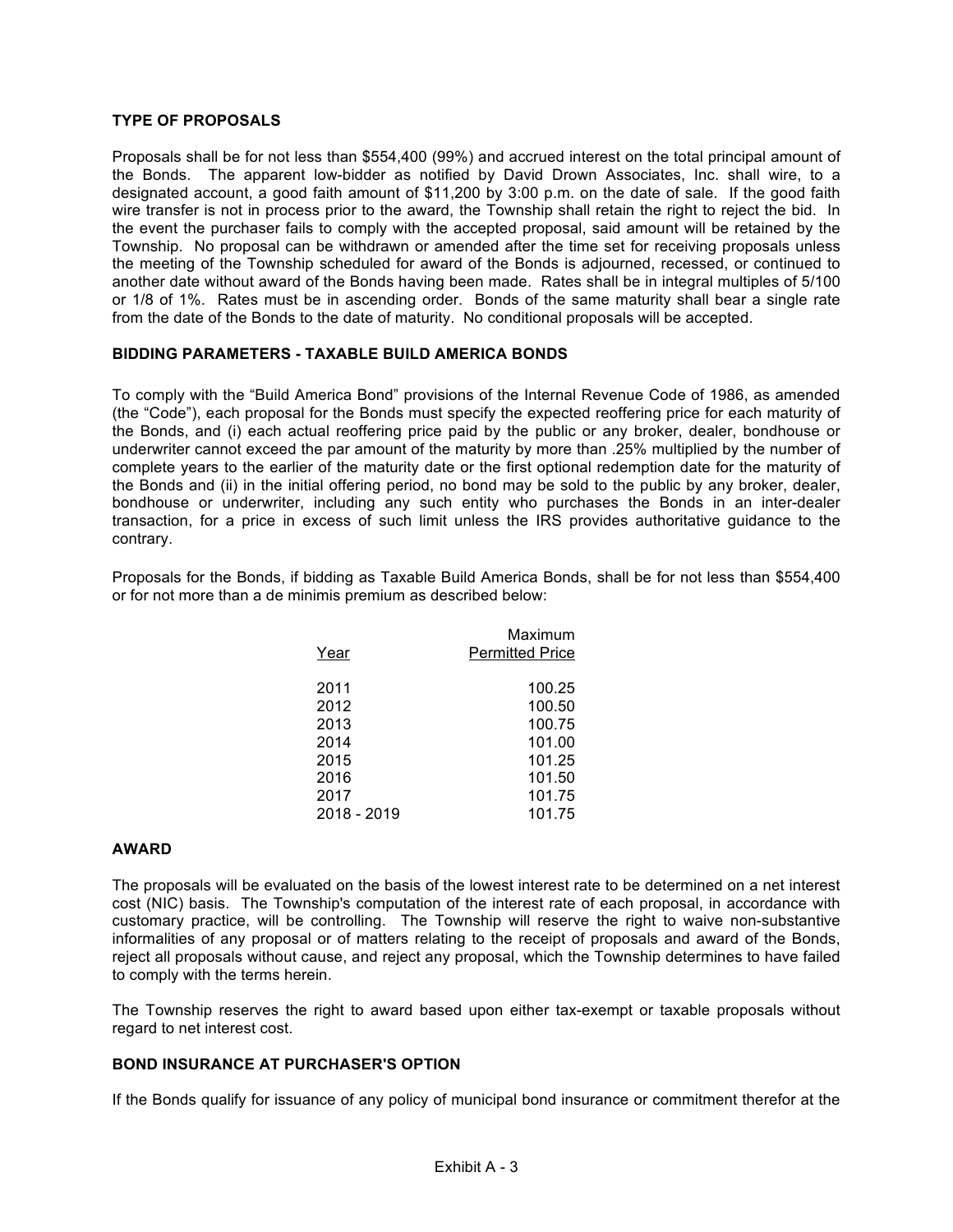option of the underwriter, the purchase of any such insurance policy or the issuance of any such commitment shall be at the sole option and expense of the purchaser of the Bonds. Any increased costs of issuance of the Bonds resulting from such purchase of insurance shall be paid by the purchaser, except that, if the Township has requested and received a rating on the Bonds from a rating agency, the Township will pay that rating fee. Any other rating agency fees shall be the responsibility of the purchaser. Failure of the municipal bond insurer to issue the policy after Bonds have been awarded to the purchaser shall not constitute cause for failure or refusal by the purchaser to accept delivery on the Bonds.

### **CUSIP NUMBERS**

If the Bonds qualify for assignment of CUSIP numbers such numbers will be printed on the Bonds, but neither the failure to print such numbers on any Bond nor any error with respect thereto will constitute cause for failure or refusal by the purchaser to accept delivery of the Bonds. The purchaser shall pay the CUSIP Service Bureau charge for the assignment of CUSIP identification numbers.

### **SETTLEMENT**

Within 40 days following the date of their award, the Bonds will be delivered without cost to the purchaser at a place mutually satisfactory to the Township and the purchaser. Delivery will be subject to receipt by the purchaser of an approving legal opinion of bond counsel, and of customary closing papers, including a no-litigation certificate. On the date of settlement payment for the Bonds shall be made in federal, or equivalent, funds which shall be received at the offices of the Township or its designee not later than 12:00 Noon, Central Time. Except as compliance with the terms of payment for the Bonds shall have been made impossible by action of the Township, or its agents, the purchaser shall be liable to the Township for any loss suffered by the Township by reason of the purchaser's non-compliance with said terms for payment.

### **LIMITED CONTINUING DISCLOSURE**

On the date of the actual issuance and delivery of the Bonds, the Township will execute and deliver a Continuing Disclosure Undertaking where under the Township will covenant to provide, or cause to be provided annual financial information, including audited financial statements of the Township, and notices of certain material events, as specified in and required by SEC Rule 15c2-12(b)(5). A description of the Township's undertaking is set forth in the Official Statement.

### **OFFICIAL STATEMENT**

The Township has authorized the preparation of an Official Statement containing pertinent information relative to the Bonds, and said Official Statement will serve as a nearly final Official Statement within the meaning of Rule 15c2-12 of the Securities and Exchange Commission. For copies of the Official Statement or for any additional information prior to sale, any prospective purchaser is referred to the Financial Advisor to the Township, David Drown Associates, Inc., 5029 Upton Avenue South, Minneapolis, Minnesota 55419, and telephone (612) 920-3320.

The Official Statement, when further supplemented by an addendum or addenda specifying the maturity dates, principal amounts and interest rates of the Bonds, together with any other information required by law, shall constitute a "Final Official Statement" of the Township with respect to the Bonds, as that term is defined in Rule 15c2-12. By awarding the Bonds to any underwriter or underwriting syndicate submitting a proposal therefor, the Township agrees that, no more than seven business days after the date of such award, it shall provide without cost to the senior managing underwriter of the syndicate to which the Bonds are awarded 40 copies of the Official Statement and the addendum or addenda described above. The Township designates the senior managing underwriter of the syndicate to which the Bonds are awarded as its agent for purposes of distributing copies of the Final Official Statement to each Participating Underwriter. Any underwriter delivering a proposal with respect to the Bonds agrees thereby that if its proposal is accepted by the Township (i) it shall accept such designation and (ii) it shall enter